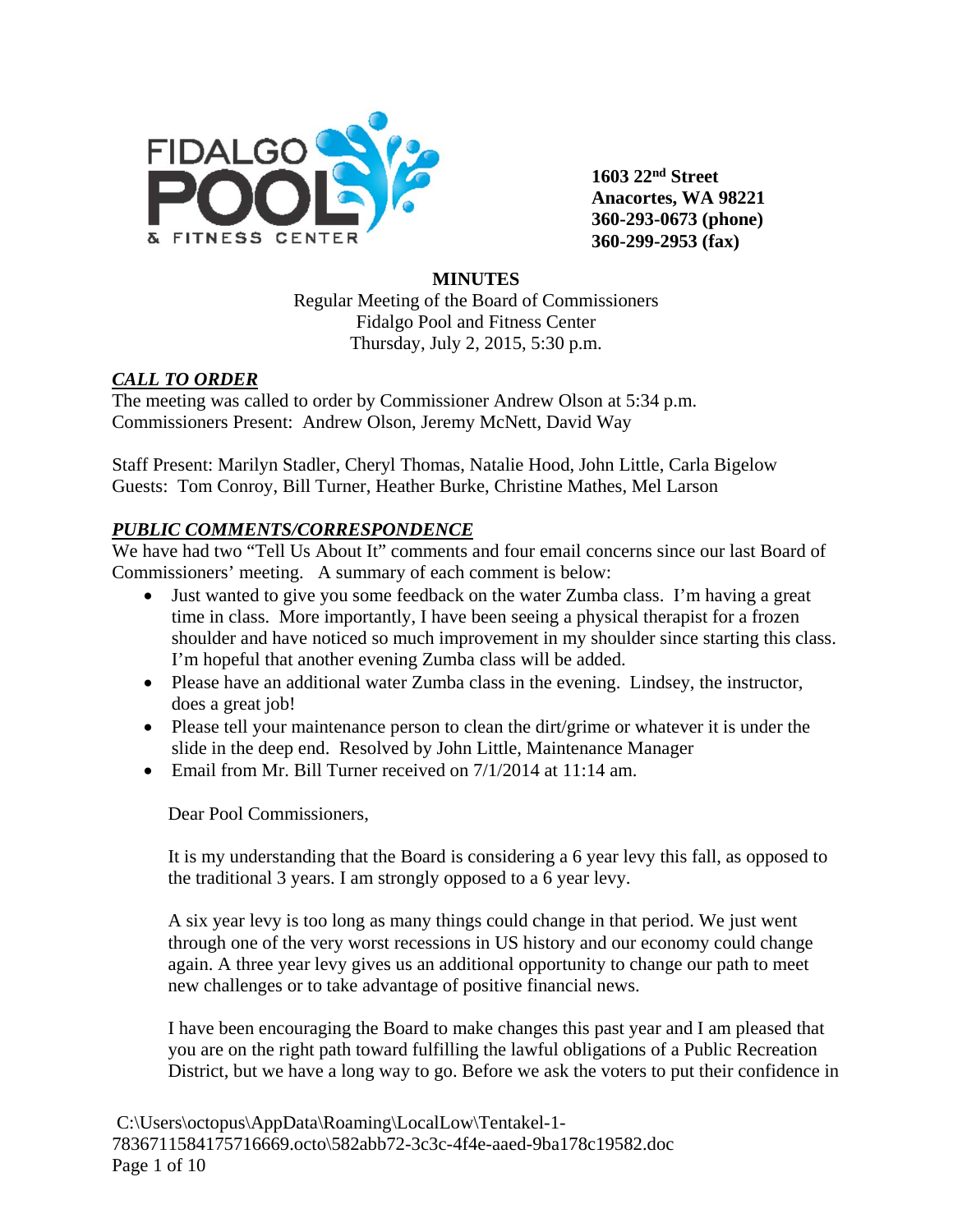a 6 year levy, we first need to complete a Master Plan and vastly improve the public communication from the Pool.

As you know, in reflection, I believe the Board should have completed the Master plan before the new Fitness Center was initiated, with a great deal more public participation. Please read the letter to the editor today in the Anacortes American regarding the recent school bond. It explains very well the expectations of the voters in Anacortes for transparency and public participation.

• Email from Mr. Bill Turner received on  $7/1/2014$  at 11:42 am.

## Dear Board,

The new summer schedule is limiting time even further for lap swimmers. I discovered on Monday when I came in at 11:15 to lap swim that lessons were still going. I had assumed incorrectly that at 11:00 the lessons were to end, but discovered that lessons still have priority over laps until 11:30. This is very confusing. I was told by lifeguard that I could ask the 10 year olds and their teacher to move from one of the lanes, but that they had the right to be there. The older man next to me told me that he no longer buys a monthly pass because the schedule changes too much etc. he only pays when he comes.

My point is that those special classes etc that bring extra money to the pool are essentially given priority over regular users. I spoke to Natalie about the reduction of lap swim time and asked her to consider opening at 8:00 AM Sunday morning and was told that the Pool could not afford that. If you are selling more time for lessons, why not help the lap swimmers with additional time? The cost will be offset.

I believe that the concern over paying for the new fitness center is causing poor decisions for the regular users. This is why I want accurate information on whether enough users of the weight room actually pay for the building etc. Are we robbing Peter to pay Paul? Are we taking from swim lesson money and fitness classes upstairs to pay for weight room? And in the process reducing lap swim time?

I feel the older lappers are being neglected because they do not complain, but they do pay lots of property taxes and they vote. Please give them more consideration.

• Email from Mr. Tom Conroy received on  $7/1/2014$  at 10:43 pm.

Comments to the Fidalgo Pool and Fitness Center Board;

It is a worthy goal of any Recreation District to assure that all the residents living within that community are provided the opportunity and necessary encouragement to develop a healthy level of physical fitness. Those of us who already enjoy the benefits of staying reasonably fit cannot help but be inspired when we meet someone new in the locker room who has just decided to begin swimming or working out to improve their health or perhaps just enjoy the facility that they helped to create.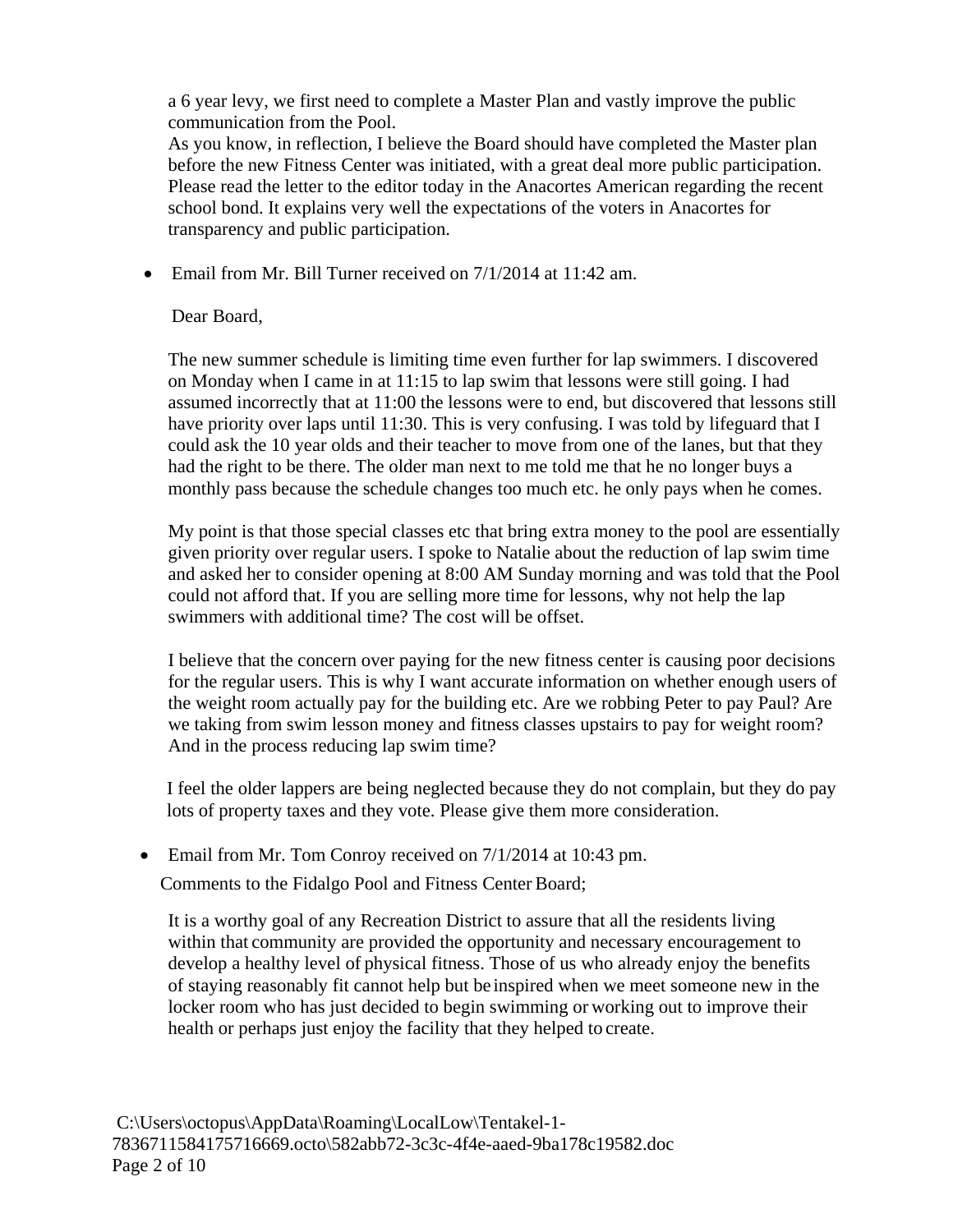#### *A Multi-Dimensional Website*

Enterprising businesses such as Silver Sneakers have initiated programs which encourage adults over65 to take a more active role in maintaining their health. Their business model has made these companies and the pool money while still improving the overall fitness and recreation of this same age group.The District is pleased to receive these additional funds and is willing to accommodate the requirementsset down by the Silver Sneakers Program to join their group and eventually receive a payment of about \$2.00 a visit.

Although the facility receives only 1/3 of the cost of a general admission, the huge success of such programs has almost led to defining the district as a senior center. And yes; there are other programs that contribute significantly to the number of individuals making use of the facility such as TAC andswim lesson programs but all of these major sources of funding for programs have fixed the attention of management to the point that it is easy to ignore the needs and potential of other user groups. No group challenged or not, should be left on the sidelines.

The various means of increasing the usage of the District's facilities and public input with regards to various decision making processes is only limited by our will to do so. Whether the goal is to engage the public in the process of creating a Master Plan; service the user groups that programs currently address; discover what new programs might attract patrons; or communicate to residents about those activities which management might use to attract new users, the District will need an effective means of communicating with the public at large. A website that is designed to do all of these things and allows residents of the district to use their phones, email, social media and discussion boards to communicate their thoughts and ideas is a valuable tool to anyone who cares about improving the patrons' experience of the facility and increasing usage.

There have been discussions about how a postcard may encourage residents to share their email addresses and also to vote in the up and coming election. Email addresses and a favorable outcome for the levy are well worth the \$1800 it will cost to contact residents but the underlying message that this card sends to public is equally important.

*The District not only cares about your vote but the Board is working on new ways to increase public input and usage of the facility.*

*The Board wants the residents of this district to use the facility and here are some incentives and changes we are taking to make it more convenient to do so in the next three years.*

A gesture such as this might satisfy a myriad of concerns that people may have. It is not just anempty promise but is backed by action taken. Programs like Silver Sneakers are attractive to management because they bring with themadditional users and provide some administration savings due to the hardware/software they provide. Howeverin the near future it may not be at all difficult for management to easily contact many of the 3200 households that the District now serves.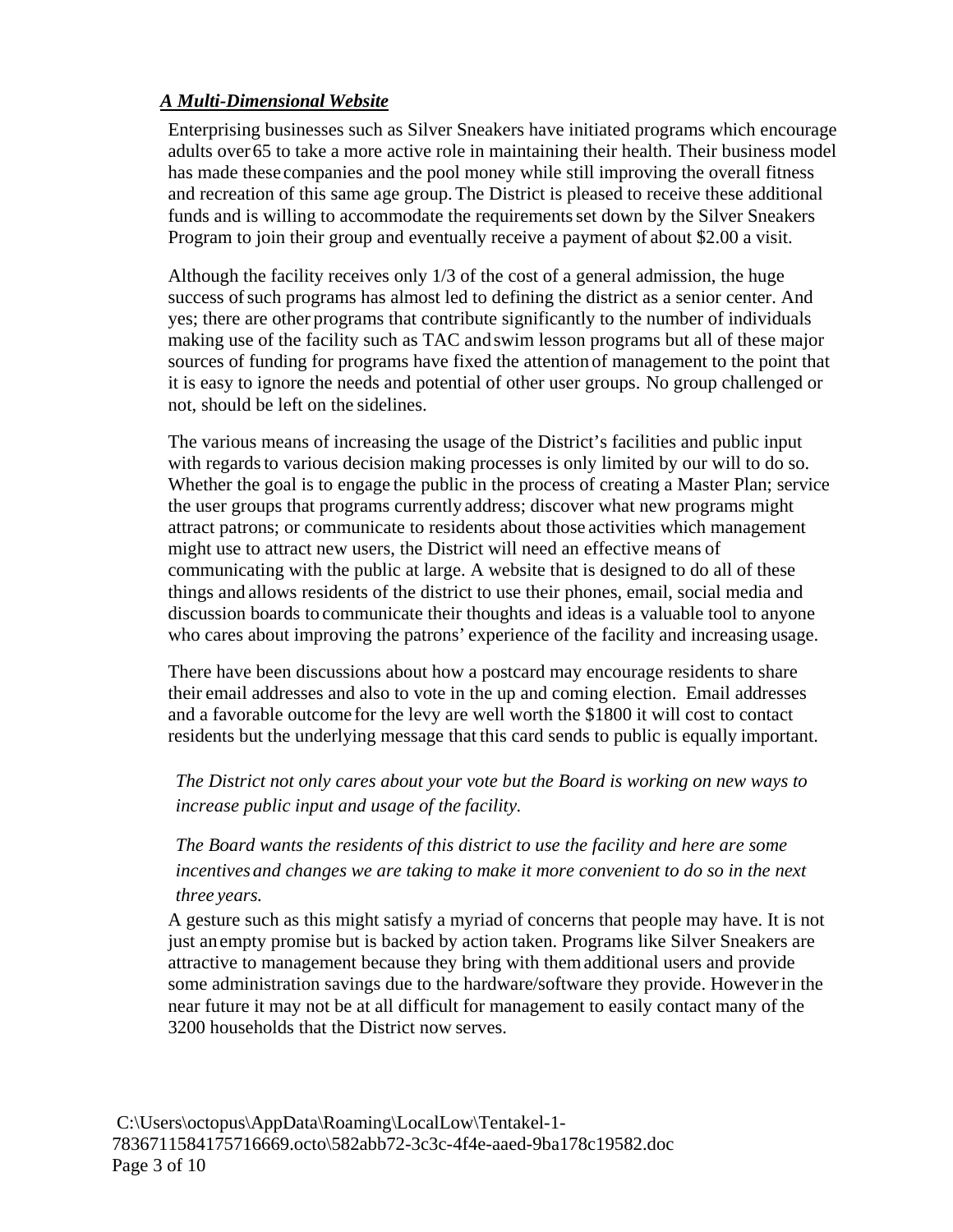The purchase or rental of the proper software would allow the District to design and easily manage their own customized memberships/offers that might increase the usage of the facility by other age groups similar to what Silver Sneakers has done for those 65 and older. Even today it is still management's responsibility to encourage those eligible for Silver Sneakers to actually use theirbenefit. The pool is not paid if the membership is not used. I have Group Health and have never been reminded of the benefit.

If the Board does choose to send residents a postcard, it is mandatory that there be good reason for families to sign up to be contacted and for a variety of reasons. Every family member might be eligible to sign up and so all age groups need to be given at least one good reason why they might want to be notified of some event that the pool or fitness center is sponsoring (free swims for kids, evening swims for adults, three hours of free daycare, after the high school game free swim, free introductoryaerobic courses etc.).

Whatever it takes to get folks starting to use the pool and fitness center is worth initiating. The poolhas a distinct advantage in that it is really not a significant cost for maintenance and operations to increase the number of users. The District's already substantial overhead will remain essentially the same.

Whether or not the Samish ever build a pool in our vicinity, the District would be well served by doing all that it can now to improve its capacity to serve and communicate with the public.

#### *Six Year Levy*

Every three years the Maintenance and Operations Levy has afforded management, the Board and the public a time to stop and reevaluate the services that have been provided by the District. It can be tense and hectic but nevertheless it is an opportunity to improve on past performance and it can be certain that if the board pursues a six year levy that it will become cause for a number of issues to be raised publically as to why this change in the M&O Levy might not be seen as a wise choice for voters.

 Much of this will be discussed at the meeting tomorrow and it is my intention to simply take this time to share my view with the full Board.

#### *APPROVAL OF MINUTES*

The regular minutes of June 4, 2015 were reviewed.

MOTION: A motion was made and seconded (MCNETT/WAY) to approve the minutes from the June 4, 2015 regular meeting as submitted. The motion passed unanimously.

#### *APPROVAL OF VOUCHER(S)*

| 6/26/2015    | \$63,302.09 |
|--------------|-------------|
| <b>TOTAL</b> | \$63,302.09 |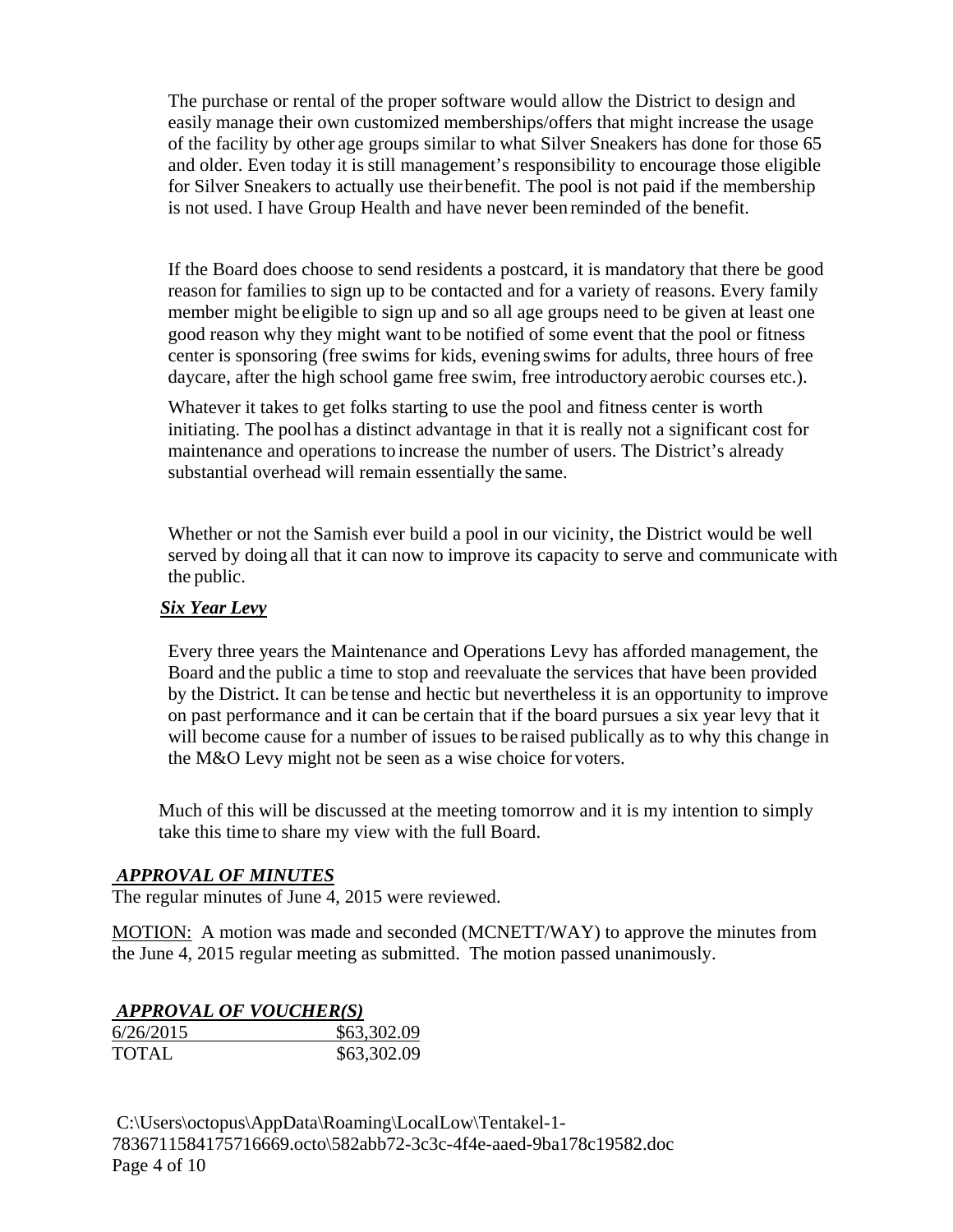MOTION: A motion was made and seconded (OLSON/WAY) to approve the voucher as submitted. The motion passed unanimously.

# *Thunderbird Aquatic Club (TAC) – Coach Jason Hunter*

- Both of Coach Hunter's assistant coaches are starting to look for full time work. Jenny has been with the team for 2 plus years and Calvin joined the team in the fall 2014. Jason is working on creative ways to keep one or both of them on the team. Anytime there is a coach's turnover the team losses numbers and it would be nice not to have to train new coaches again. This has been a struggle in the past and Coach is looking at any option that might help get these coaches more hours or more benefits.
- With the summer months TAC has seen a decline in numbers. Not unexpected, overall we are a little down from the previous year.
- Our summer team has 30 swimmers in the program. Coach Hunter is a little disappointed by the turn out. Traditionally this year will be the most down year for any swim program.
- The set up for the summer swim program has probably been one of the best so far. Everything has gone very smooth and the coaches are doing a great job.
- Jason is concerned about the program in the fall. The year round team numbers are down going into the summer and that is disturbing. On top of that a number of Junior swimmers going into their Senior year have stepped away from the program as well. Jason is not sure how this will affect the program in fall.
- The Youth Aquatics program is hosting the 4th Splash-n-Dash. The event is taking place August 8th. Calvin is helping organize the event this year.
- Coach Hunter took 26 swimmers to Spokane for a team trip. The event was a lot of fun. TAC's swimmers were able to stay at Gonzaga University and tour Spokane. The team saw some great competition.

## *Fitness Report –Fitness Manager Carla Bigelow*

- **SilverSneakers®:** In April, 175 out of 640 enrollees participated for 1,169 visits. In May 2015, 158 out of 655 enrollees participated for 1075 visits.
- **Silver & Fit ®:** In May, 6 out of 6 enrollees participated for 28 visits. In June 2015, 7 out of 7 enrollees participated for 65 visits.
- **The Silver & Fit® and SilverSneakers®** programs require a Senior Advisor to spend approximately 170 hours per year to manage them. Due to changes in the Executive Director's (ED) position moving to more to levy functions, Fitness Manager (FM) Carla Bigelow has become the new Senior Advisor for these programs. We have a current snapshot of the program statistics – 62 Fitness Services only, 92 Aquatics Services only, 31 Combos, and 100 patrons are infrequent users so we currently don't know what activities they prefer. The allocation of  $50 - 50$  split revenues between Fitness and Aquatics is valid since the FM handles the entire program, which is about 170 hours per year.

## • **GROUPX CLASSROOM:**

## **Classes:**

1. Zumba Gold: This class will be returning for a six-week run beginning July 14. Instructor Elke MacCartney's concerns about the 'stickiness' of the floor were addressed by FM Bigelow and ED Stadler with a DanceSocks product that can be worn over shoes. FM Bigelow ordered 5 pairs of DanceSocks to have on hand for

C:\Users\octopus\AppData\Roaming\LocalLow\Tentakel-1- 7836711584175716669.octo\582abb72-3c3c-4f4e-aaed-9ba178c19582.doc Page 5 of 10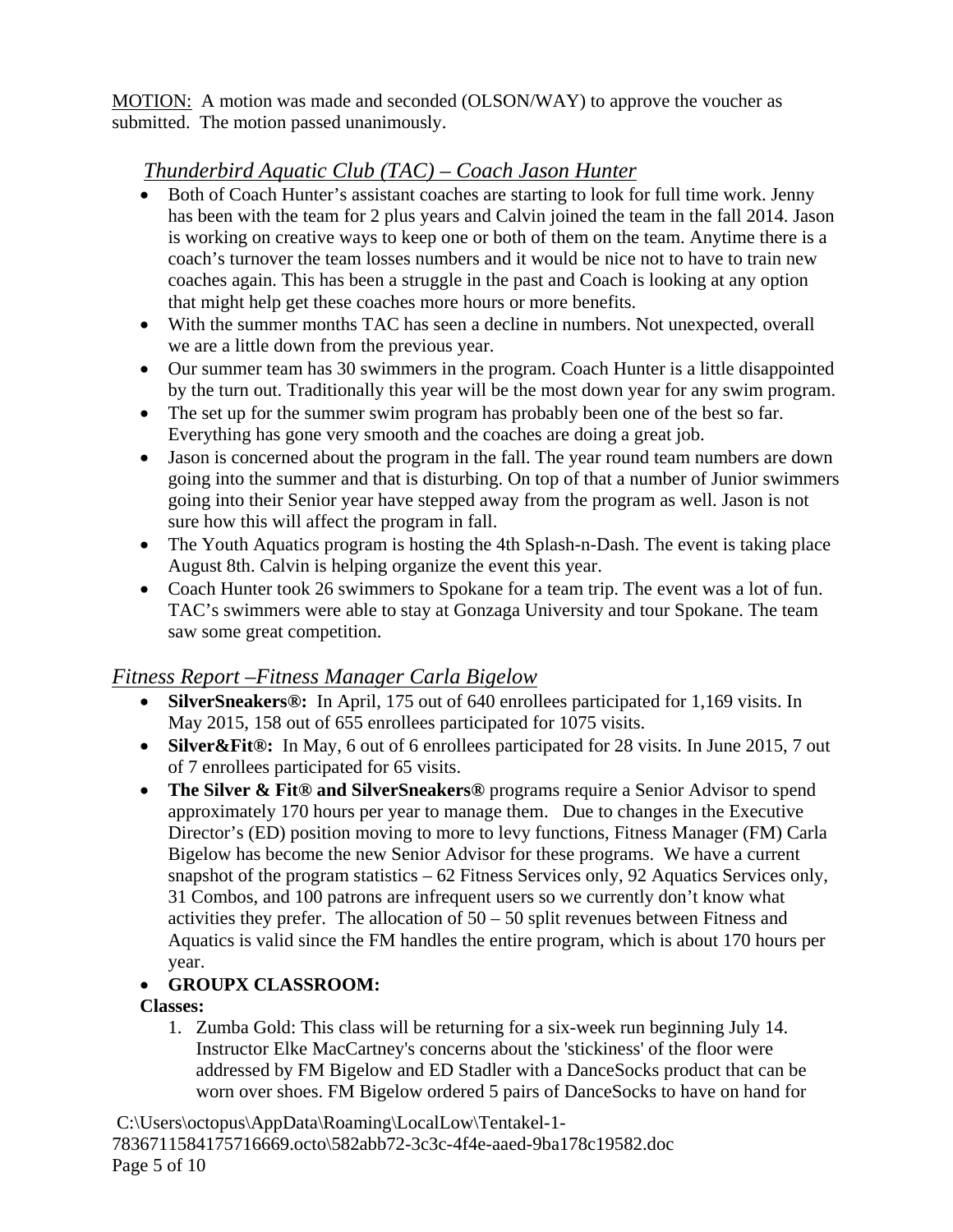patrons who drop in. Regular class members are encouraged to purchase their own via Amazon.com or DanceSocks.com since the socks cannot be ordered wholesale. Zumba Gold will continue in the fall should it meet the 8 participant average target.

- 2. Gentle Yoga: Instructor Celeste Atterberry is ready to return to teaching following the birth of her son, Robert. She will be working with Annie Taylor and Dawn Jex to adjust the teaching schedule for the remainder of the summer.
- 3. Strength & Conditioning: Instructor Dawn Jex will be relocating in the fall. Plans are that Tuesday Instructor Tamara Rice will take over both classes.

#### **Physical Plant:**

- 1. Floor: Overall positive comments on the floor. Zumba concerns addressed per above. The floor continues to perform well and is aesthetically pleasing.
- 2. Paint: A quote of \$2,937.10 was received by True Colors to repaint the GroupX Classroom. This would include the following - fill nail holes, caulk and prep upstairs fitness room walls and painted ceilings. Caulk and prime where needed and apply two coats of Pittsburgh semi-gloss latex to the same. Prep and apply two coats of Pittsburgh's Break Through to Formica on lower section of walls. Sand and apply two coats of semi-gloss to interior door jambs. \*\*prevailing wage rates to be in effect\*\* and sales tax. If we decide to have an outside company paint this area, we need to have at least three bids for this project. Maintenance Manager John Little will obtain two additional bids for painting the GroupX room.
- 3. Carla Bigelow will obtain bids for mirrors for the Fitness Center and GroupX room. The following companies were suggested.

| Simmonds Glass (Anacortes)                                  | $(360)$ 293-5886 www.simmondsglass.com                |
|-------------------------------------------------------------|-------------------------------------------------------|
| Lyndale Glass (Mt. Vernon)<br>www.lyndaleglass.com          | (360) 336-5511<br>email: sales-south@lyndaleglass.com |
| Todd Hunter (Bellingham)<br>www.toddhunterbrothersglass.com | $(360)$ 398-7717                                      |
| Glass by Lund (Lake Stephens)                               | 425-341-1373<br>www.glassbylund.com                   |

## • **FITNESS CENTER:**

**Equipment:** The Precor equipment continues to work well. Plan to order a tricep pulldown attachment for the Functional Trainer System. This will help to reduce the wear and tear on the D-strap attachments.

**Solar Shades:** Facilities Committee looked over the quotes for the solar shades and decided on Blind Pro. Shades were ordered May 26, 2015. Mike Younker, the owner anticipates a two week turnaround. He will contact FM Bigelow as soon as they are in to arrange install.

## *Aquatics – Aquatic Manager Natalie Hood*

- Summer Pool and Swim Lesson Schedule's began last week.
- Swim lessons have around 129 swimmers for the first Summer Session. Staying consistent in comparison to 2014 with 124 swimmers.

C:\Users\octopus\AppData\Roaming\LocalLow\Tentakel-1- 7836711584175716669.octo\582abb72-3c3c-4f4e-aaed-9ba178c19582.doc Page 6 of 10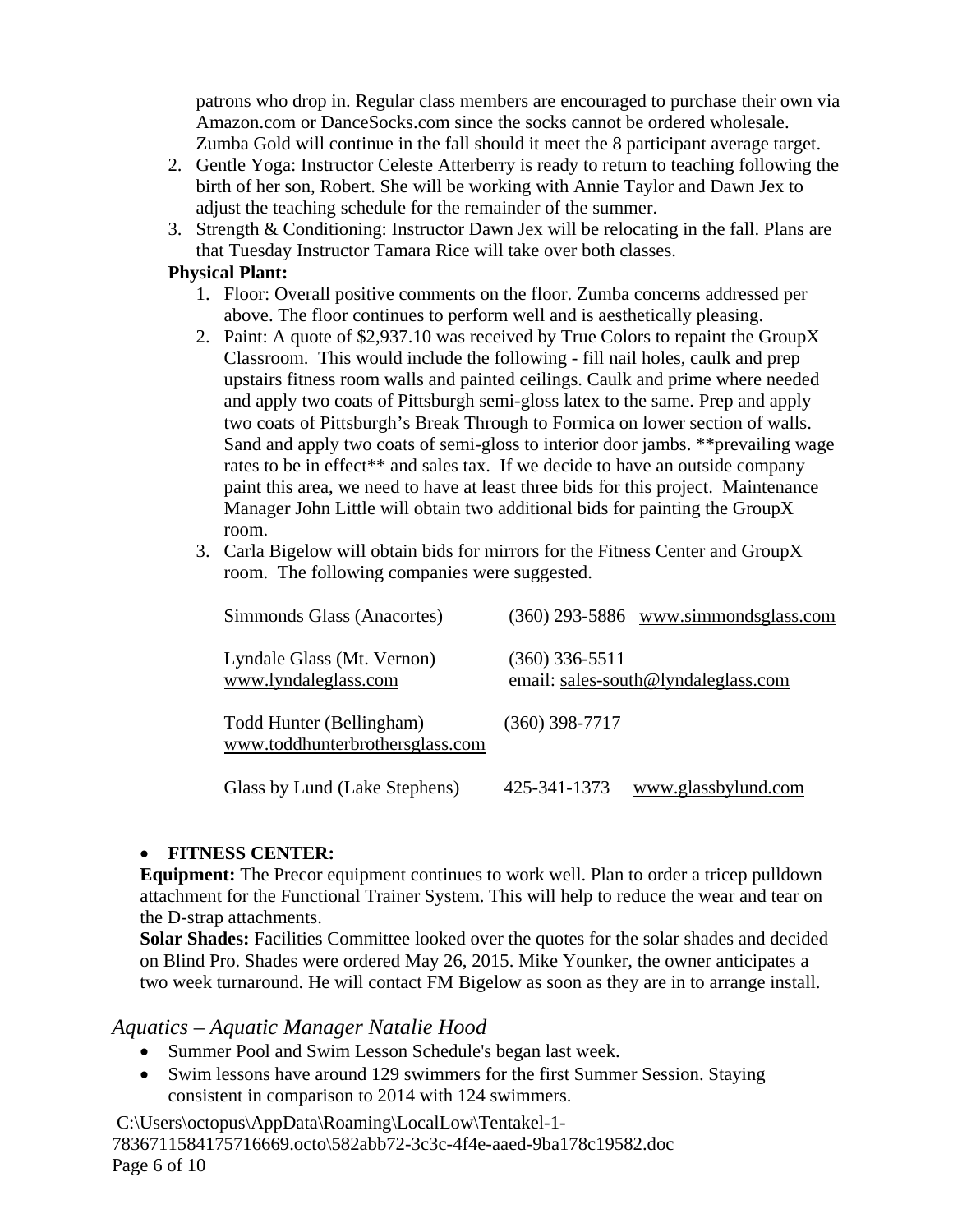- Session II begins July 6th and is filling quickly.
- Last week Aquatic Manager Natalie Hood recertified 2 of our current lifeguards and, she is planning to recertify more in October 2015.
- We're offering additional Open Swims for the Summer Tuesdays, Thursdays and Fridays. So far those Open Swims are averaging about 49 participants.
- Ms. Hood is working with our Friday night lifeguards to tame down the Open Swims on those nights. We usually get a full pool with a good number of middle school and high school aged kids that can get a little out of hand. There haven't been any complaints the last couple of weeks and a lot more reports are coming my way!
- The Maintenance Manager and Ms. Hood decided that it's best to leave our chair lift in the water unless it gets in the way of an activity. The lifeguards have been trained in the past to put it into the water every morning then take it out in the afternoons. However, this device is awkward and somewhat dangerous to put into place and has certainly become more difficult as it ages. It is also causing more wear and tear on the pool deck where it connects.
- There will be Swim Instructor and Lifeguard in-services Friday (6/3) before our second Summer Session starts.
- I'm thinking about adding another water aerobics class on Thursday evenings for the summer.
- Ms. Hood graduated Leadership Skagit a couple weeks ago.
- Aquatics Manager Hood shared a photo of equipment that may increase attendance at open swims. The Board of Commissioners agreed that some different equipment is needed. The condition of Ollie, the floating Octopus, was also discussed. Maintenance Manager John Little is researching what level of air seeping is occurring at the seams and what can done about the problem.

## *Administration – Executive Director Marilyn Stadler & Business Manager Cheryl Thomas*

• The Active Military Program in May had 72 visits by 27 different participants for a total of 446 visits YTD. Cheryl Thomas signed an updated contract on the Active Military Program. As of June 1, 2015, military families may also use the facility, and these visits are invoiced separately. The total number of military families in June 2015 was 39.

| <b>Month</b>     | # of Visits | <b>Month</b>     | # of Visits |
|------------------|-------------|------------------|-------------|
| October 2013     | 76          | October 2014     | 53          |
| November 2013    | 68          | November 2014    | 34          |
| December 2013    | 55          | December 2014    | 46          |
| January 2014     | 68          | January 2015     | 23          |
| February 2014    | 80          | February 2015    | 49          |
| March 2014       | 70          | March 2015       | 97          |
| April 2014       | 81          | April 2015       | 72          |
| May 2014         | 107         | May 2015         | 72          |
| June 2014        | 74          | June 2015        |             |
| <b>July 2014</b> | 30          | <b>July 2015</b> |             |
| August 2014      | 17          | August 2015      |             |
| September 2014   | 40          | September 2015   |             |

C:\Users\octopus\AppData\Roaming\LocalLow\Tentakel-1-

7836711584175716669.octo\582abb72-3c3c-4f4e-aaed-9ba178c19582.doc Page 7 of 10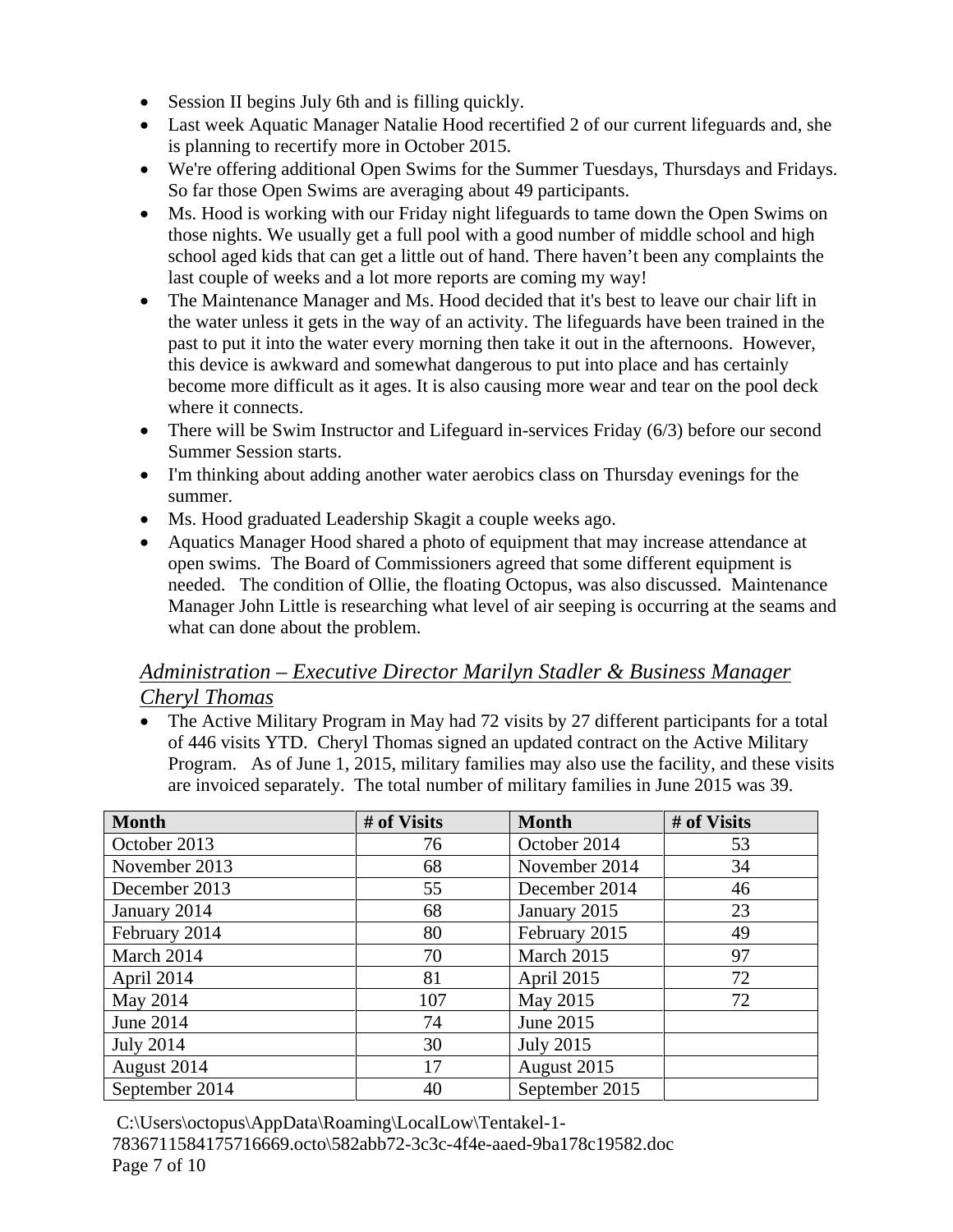| TИ<br>71<br>. .<br>-----<br>$\sim$ | oo     | ----<br>-<br>$\overline{\phantom{0}}$ | ◡ |
|------------------------------------|--------|---------------------------------------|---|
| ___                                | .<br>. | .                                     |   |

- Other statistics requested for public include the following
	- o We provide 48 hours of lap swimming hours Monday through Saturday and 20.50 of rental hours Monday – Saturday. A large portion of those rental hours are from Fidalgo Island residents, businesses and schools.
	- o Business Manager Cheryl Thomas researched and compared closure dates with similar facilities - Arne Hanna Aquatic Center in Bellingham, Sequim Aquatic & Recreation Center and Oak Harbor Pool and found them to be similar to ours.
	- o From the Summer Schedules that the ED was able to find, swim lessons have been scheduled in the morning  $9:00 - 11:30$  am or  $9:30 - 11:30$  am since the Summer of 1995. Swim lessons do not have "priority" over lap swimmers. There is enough room for swim lessons and lap swimmers. Opening at 8 am Sundays for lap swimming was discussed. Commissioner Olson stated that the Program Committee may want to look into this issue.

## *Maintenance – John Little*

A summary of John Little's major activities are listed below:

- Replaced a defective boiler water circulation pump.
- Renewed FDFC's annual Skagit County Pool and Spa Permit.
- Skagit County Health Department requires new Pool Operators to pass the County's Pool Operator exam. Passed the exam.
- There were no other major repairs to report.
- Mr. Little has adjusted the  $CO<sub>2</sub>$  System and it is working better. His goal is to have the system work at its peak performance so CO<sub>2</sub> and Muriatic Acid usages decrease.

#### *Investments*

- \$20,099.20 matures August 5, 2015
- $$165,000$  matures August 4, 2015

#### *Financial Reports*

Levy net income based on QB for May 2015 - \$15,490.77 and YTD – \$188,651.32. The actual YTD levy net income should be \$26,832.02 higher since the flooring expense is part of the special projects budget and not a part of regular operations. Program net income for May - \$9,895.77 and YTD - \$59,026.10. Gross income for programs is listed below:

| <b>DEPARTMENT</b>     | <b>FISCAL YEAR</b> | <b>MAY</b> | <b>MAY</b>      |
|-----------------------|--------------------|------------|-----------------|
|                       |                    | 2015       | <b>YTD 2015</b> |
| Aquatics              | Jan $1 - Dec 31$   | \$16,786   | \$87,014        |
| <b>Swim Lessons</b>   | Jan $1 - Dec 31$   | \$7,561    | \$38,034        |
| <b>Youth Aquatics</b> | Sept $1 - Aug\ 31$ | \$8,132    | \$83,629        |
| <b>Fitness Center</b> | Jan $1 - Dec 31$   | \$4,866    | \$29,523        |

## *Old Business*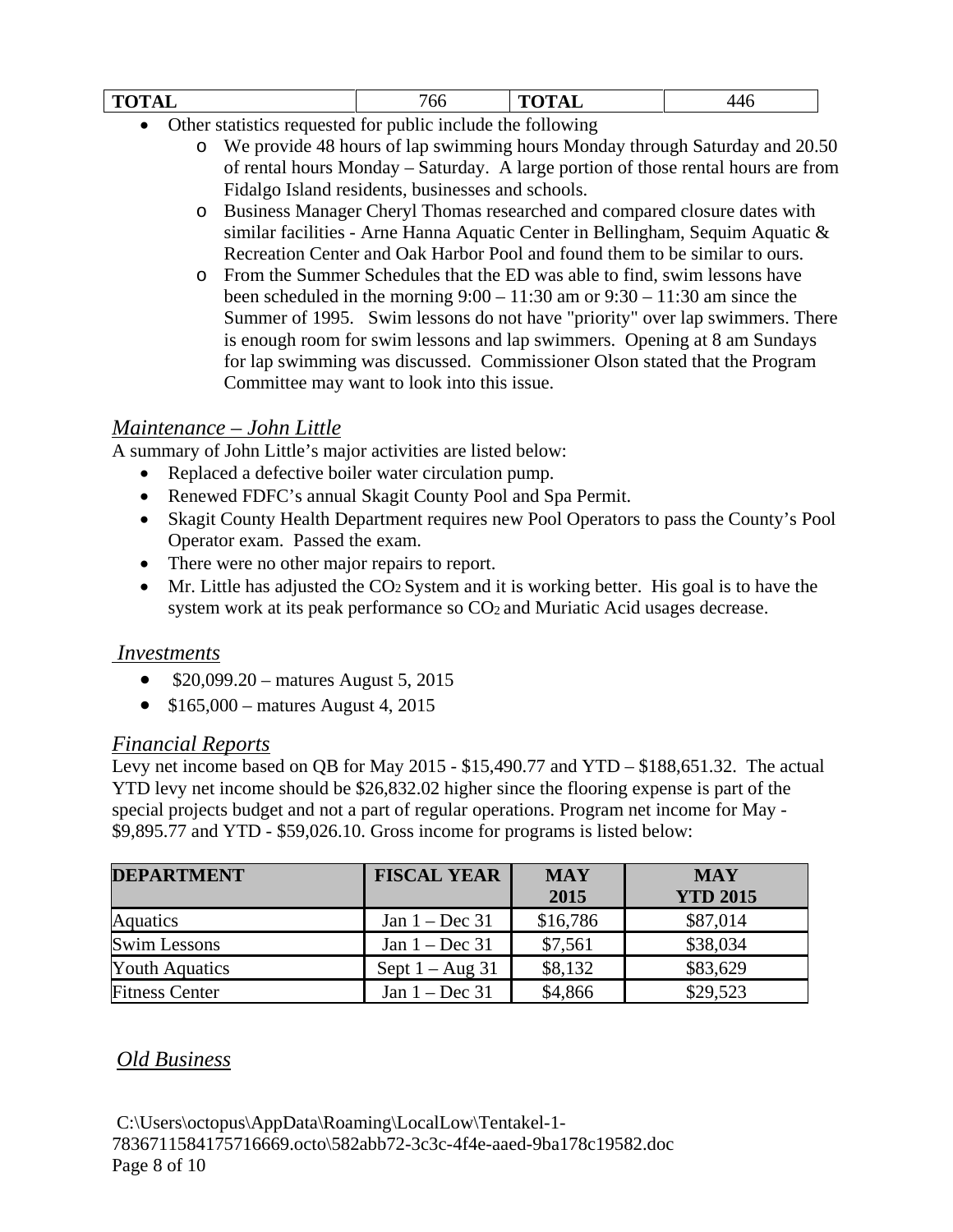#### • **Budget Committee**

The Budget Committee consists of Commissioner Pam Taylor, Commissioner Andrew Olson, Business Manager Cheryl Thomas and Executive Director Marilyn Stadler. The revised 2016 budget assumptions, budget and salary adjustments recommended at the last board meeting were made by the Committee and presented. The Board, management and public stated that they are satisfied with the budget numbers and assumptions. However, Mr. Conroy and Mr. Turner are concerned about the length of the levy being six versus three years. Since two Commissioners were not available, a special meeting will be planned for July 8 at 5:30 PM for the Commissioners to revisit the levy length for the General Elections November ballot.

#### • **Maintenance & Levy Committee**

Commissioner McNett stated that the Maintenance & Levy Committee decided not to assign the small, non-routine maintenance repairs for a specific year. The Committee has decided to access the District's needs in the beginning of every year and decide what projects have priority.

The Board decided that the Master Capital Improvement Plan will be spearheaded by a different committee than the Maintenance & Levy Committee. Commissioner McNett will be the District's representative when dealing with Architect Firms since he understands the language and laws regarding construction. Mr. Josh Baldwin should be asked on the committee. Mr. Bill Turner would like to be on the Committee. The Board will determine a process to engage the public in the development of a plan. We do have surveys, plans and costs from the previous bond attempt in 2007 that we should revisit.

#### • **Resolution #309 Ballot for General Election**

Since the Board of Commissioners will be discussing the length of time on the levy, Resolution #309 will be tabled until the July 8, 2015 special meeting.

## • **Landscaping and Yard Maintenance Committee**

The Landscaping and Yard Maintenance Committee decided to curtail planting to October. Christine Mathes will contact Molly McGuire, a Landscape Architect in Bellingham.

## • **Public Communication and Participation Plan**

Commissioner Way stated that we are concentrating on the website and levy outreach right now to see what options we can develop. Mr. Tom Conroy and Executive Director Stadler met with Kyle Mahoney of Westward Designs the original designer of our current website. Since he has built the current website, it would be less costly to work with him on developing a more interactive Fidalgo Pool website. We are planning on how we can do more communication on the levy, obtain more email addresses for public input, encourage the public to be more involved with us, etc. with our website. It was also discussed about designing, printing and mailing a postcard to alert patrons about the upcoming levy and about signing up for Fidalgo Pool emails updates.

The following timeline to initiate this part of the Communication Plan includes:

- Website Meeting with Westward Designs June 26 completed.
- Website design and Estimate & Postcard Discussion with Communication & PR Committees - July 21
- Website Approval August 6 and cost approved by for Commissioners

C:\Users\octopus\AppData\Roaming\LocalLow\Tentakel-1-

7836711584175716669.octo\582abb72-3c3c-4f4e-aaed-9ba178c19582.doc Page 9 of 10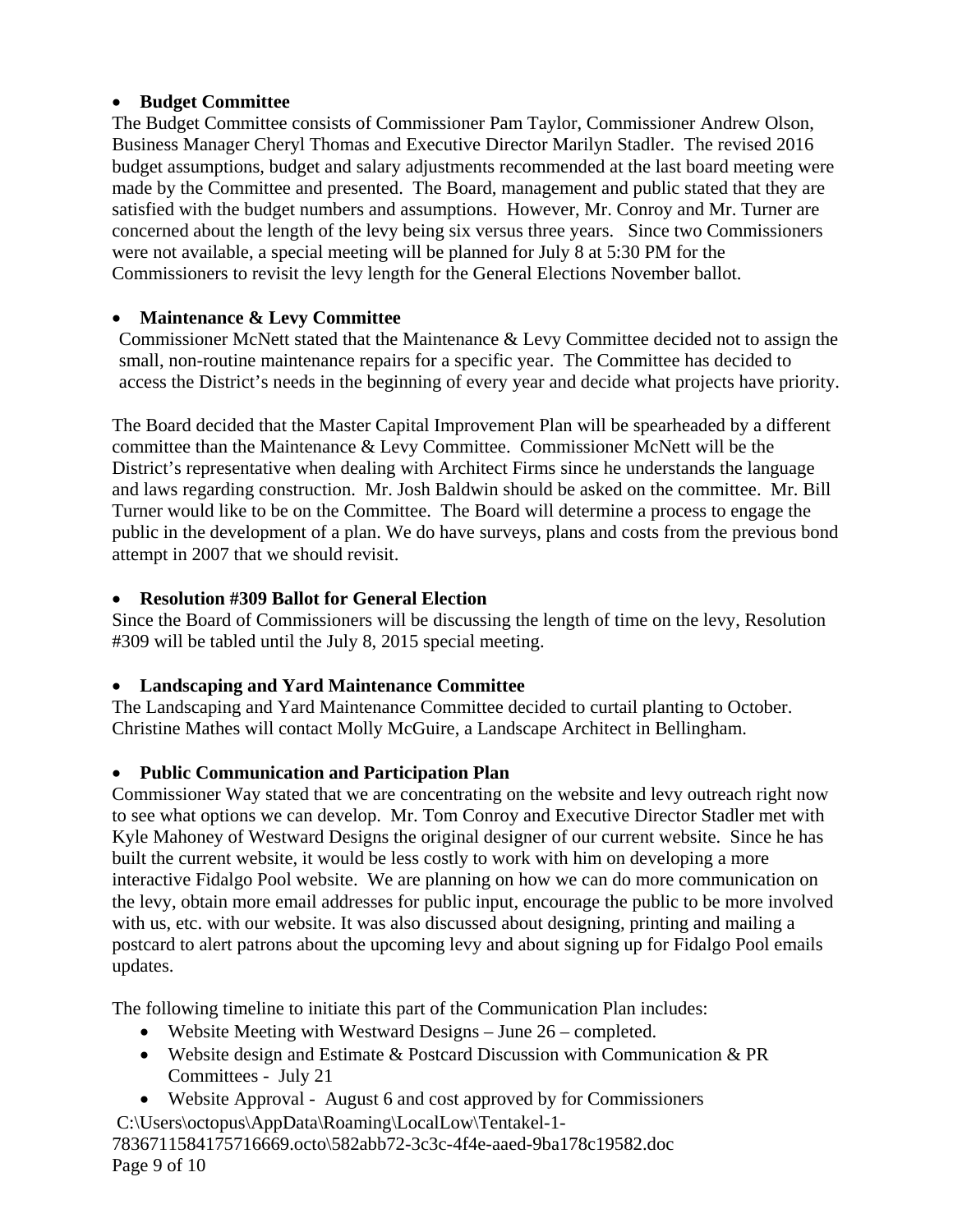- Postcard Approval by Board September 3, 2015
- Website Completion September 23, 2015
- Post Card Mailing October 7, 2015
- Ballots sent our for General Election October 14, 2015
- General Election November 3, 2015

A discussion about placing a QR scan on promotions, including the postcard, may increase visitation to the website. The Committee will also update the rest of the Communication and Participation plan as we move forward.

We will investigate the purchase of a promotion holder for outside the lobby. The holder would be similar to ones used by real estate companies that place advertise flyers for home seekers under their signs.

## *New Business*

#### • **Appointment for Pro & Against Levy Statements**

Christine Mathes, the Thunderbird Aquatic Club Board, Mary Staley – Vice Chair of Friends of Fidalgo Pool & Fitness Center and the Friends of Fidalgo Pool and Fitness Center would like to write the Pro Levy Statement for the General Election pamphlet.

MOTION: A motion was made and seconded (OLSON/MCNETT) to appointed Christine Mathes, the Thunderbird Aquatic Club Board, Mary Staley – Vice Chair of Friends of Fidalgo Pool & Fitness Center and Friends of Fidalgo Pool and Fitness Center to development the Pro Levy Statement for the General Election pamphlet. The motion passed unanimously.

The Commissioners continue to search for committee members to write an Against Levy Statement. ED Marilyn Stadler will send out a Fidalgo Pool Update and request that anyone interested in writing this statement to please let the District know. The Resolution, Explanatory Statement, Pro/Against Statements and Ballot language must be sent to Skagit County Elections by or on July 24, 2015.

## • **Resolution #308 Appointment to Receive Claims for Damages**

RCW 4.96.020 requires the District to appoint an agent to receive any claim for damages made under Chapter 4.96.

MOTION: A motion was made and seconded (MCNETT/OLSON) to appoint the Executive Director to receive claims for damages made under RCW 4.46. The motion passed unanimously.

## • **Public Disclosure Request**

A recent Public Disclosure Request from Mr. Bill Turner took 48.25 hours to be completed. ED Stadler was told to research the upcoming changes to the City of Anacortes' Public Disclosure Request policy to determine if changes to the City's policy could help the District handle requests better.

## *ADJOURN*

C:\Users\octopus\AppData\Roaming\LocalLow\Tentakel-1- 7836711584175716669.octo\582abb72-3c3c-4f4e-aaed-9ba178c19582.doc Page 10 of 10